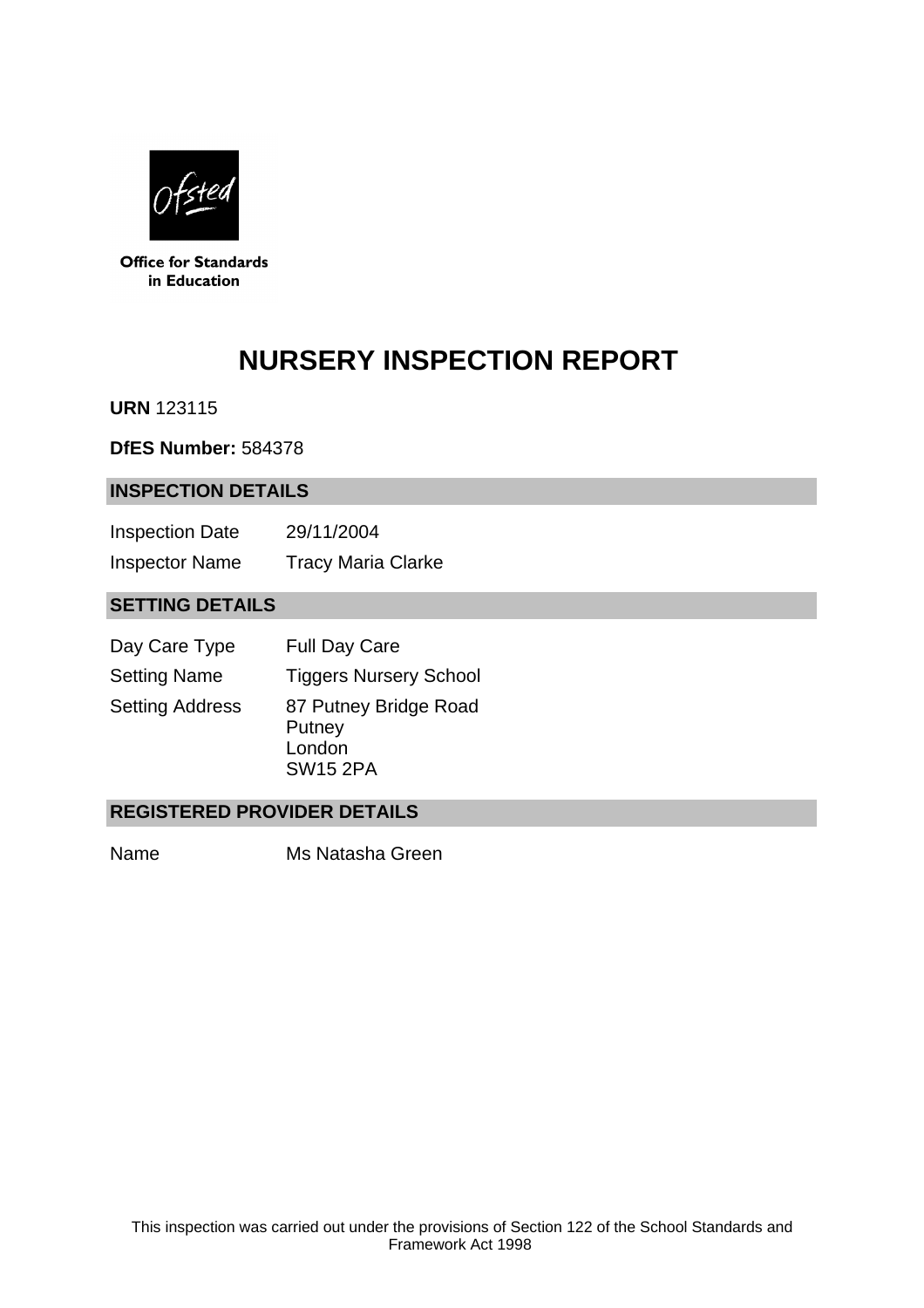## **ABOUT THE INSPECTION**

The purpose of this inspection is to assure government, parents and the public that the nursery education for funded three and four year old children is of an acceptable quality. Inspection of nursery education also identifies strengths and weaknesses so that providers can improve the quality of educational provision and help children to achieve the early learning goals (elgs) by the end of the Foundation Stage. This inspection report must be made available to all parents.

If the setting has been inspected previously, an action plan will have been drawn up to tackle issues identified. This inspection, therefore, must also assess what progress has been made in the implementation of this plan.

#### **Information about the setting**

Tiggers Nursery opened in 1996. It operates from the ground floor and basement of a large terraced house in Putney,which consists of four play rooms, plus toilet facilities, storage and an office. Kitchen, laundry and staff facilities are available on the first floor. The nursery uses the park opposite for supervised outdoor play. It serves the local community.

There are currently 56 children aged from 2 to under 5 years on roll. This includes 16 funded 3 year olds and 8 funded 4 year olds. The setting currently have 3 children who are bilingual. At the moment, there are no children with special needs. Children attend a variety of part time sessions.

The nursery opens five days a week, term time only. Sessions are from 09:00 to 12.00 and 12:45 to 15:15. The nursery also offer 09:00 to 15:15 full daycare sessions so older children can stay all day, with a packed lunch.

Seven members of staff work with the children, who are both full and part time, plus an administrator who also teaches French one morning a week. The Person in Charge and three members of staff are qualified to PGCE, NVQ level 2 and 3, Montessori Diploma and B.Tech and one of these is undertaking further study for NVQ level 4. Two unqualified members of staff are currently working towards recognised early years qualifications. The nursery has an early years student on placement. The setting receives support from the Early Years Development and Childcare Partnership.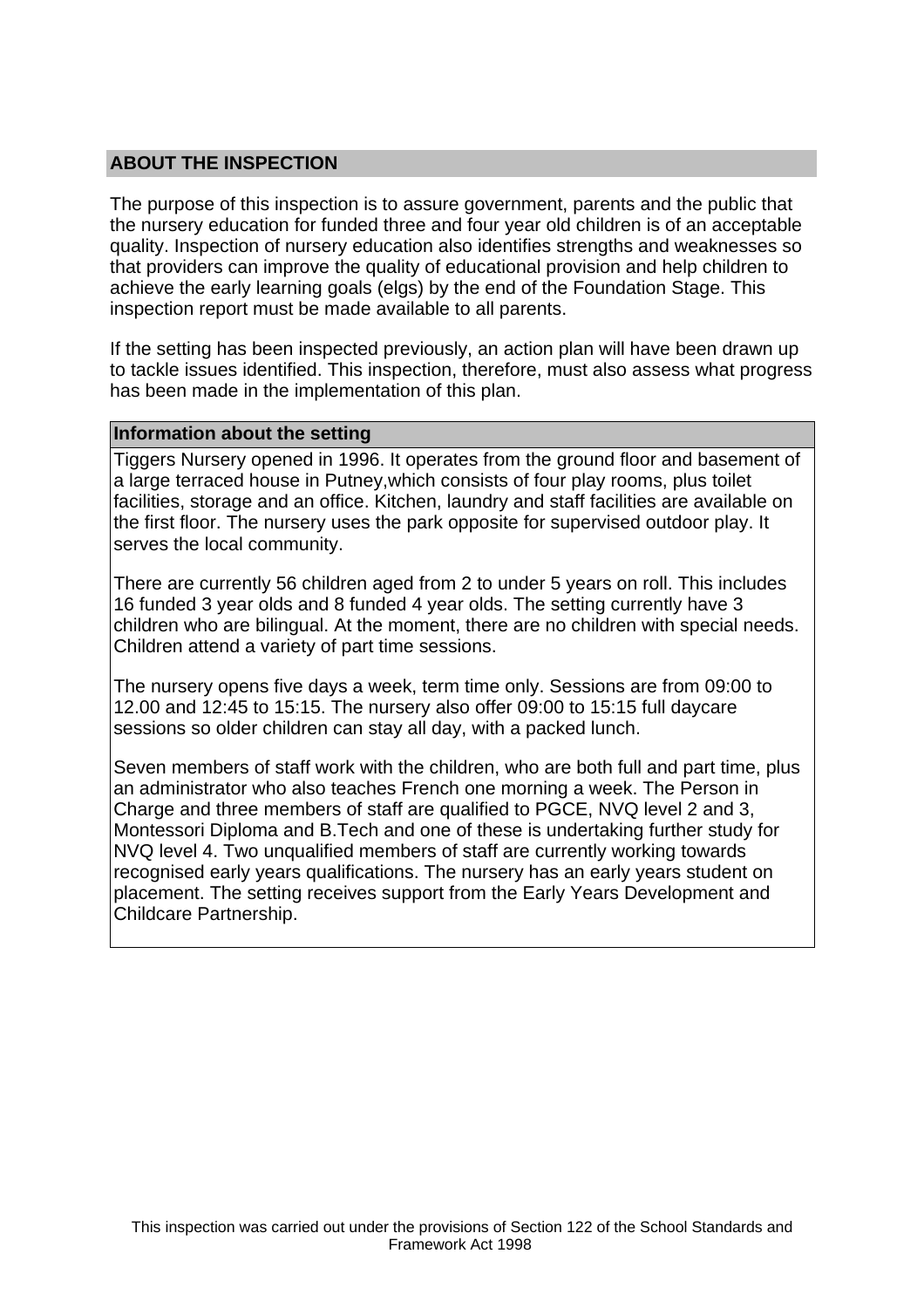## **INSPECTION OF THE NURSERY EDUCATION PROVISION FOR FUNDED THREE AND FOUR YEAR OLDS.**

## **How effective is the nursery education?**

Tiggers Nursery School provides good quality nursery education overall, which enables children to make generally good progress towards the early learning goals. Provision for mathematical development, communication, language and literacy, and personal, social and emotional development is particularly well planned and children make very good progress in these areas.

The quality of teaching is generally good, with some very good aspects. The staff provide a wide range of stimulating activities and planning sets out clear learning intentions. Staff have a good knowledge of the foundation curriculum, and use this information to carry out evaluations of children's individual progress, and set targets for children's learning. There are occasions when every day activities are not sufficiently differentiated.

Staff use resources and time effectively to provide exciting experiences for children. They build good relationships with children and have high expectations of their behaviour. Staff provide challenging activities to encourage mathematical thinking. They effectively question children to encourage their vocabulary and their ability to describe and express themselves. There are occasions when children are over directed during the free play session, although their independence is encouraged.

Leadership and management are generally good. Staff are aware of their responsibilities and work well together to share their knowledge of children's progress. Staff are deployed effectively to provide good support for children, and an appraisal system ensures teaching and planning are evaluated. There are occasions when assessments are not used fully by staff to identify activities, which will provide greater challenge for children.

The partnership with parents is very good. Parents are welcome to take part in activities and events. Staff regularly update parents on their child's progress and share information with them about the activities that their child enjoy.

#### **What is being done well?**

- The staff work very effectively with parents as a two way process, providing comprehensive information about the setting, and discussing the activities provided and children's weekly progress.
- Staff are very confident at encouraging children's mathematical development, using a stimulating range of resources, activities and specialised equipment to encourage their mathematical thinking in all areas of play.
- Staff are very good role models for children, using excellent strategies to promote children's consideration for others. Children understand fully the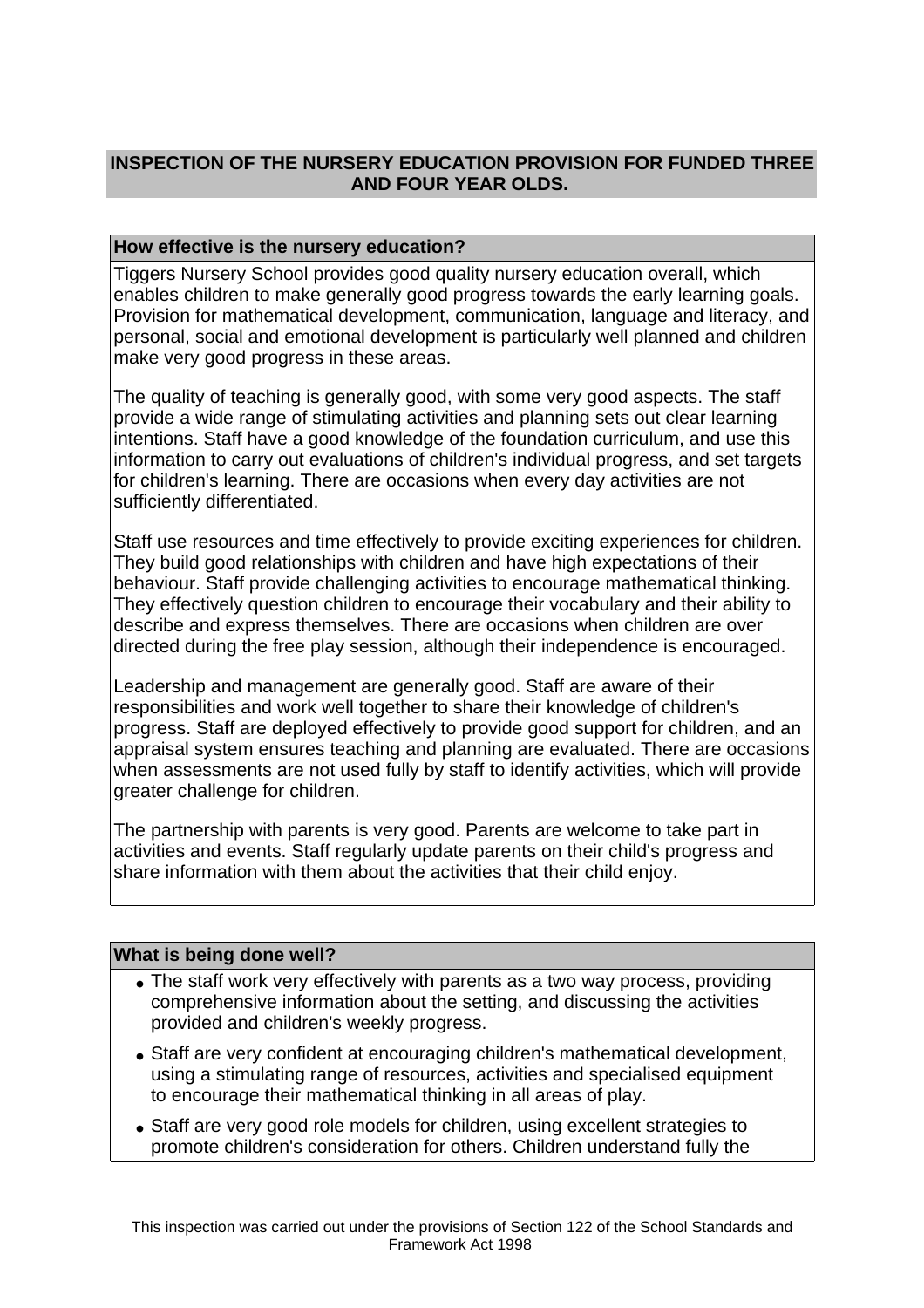boundaries within the setting and as a result, are able to play co-operatively together.

- Staff are caring towards children and give good levels of support to them. They encourage children to develop their vocabulary through effective questioning, and are aware of each child's individual progress and needs.
- Staff plan a wide range of exciting and stimulating activities which encourage children to explore themes in a meaningful way. As a result children are motivated to learn and enjoy their time at the nursery school.
- Effective use is made of the local park, with children exploring the changing seasons, undertaking nature walks and using a range of climbing apparatus to extend their gross motor skills.

#### **What needs to be improved?**

- the use of assessments, so that staff identify opportunities to challenge more able children and to differentiate activities to take account of the way each child learns and their individual progress
- the opportunities for children to initiate their own activities during free play sessions
- children's free access to a more advanced range of tools and equipment, to enable them to assemble and join a range of resources, and extend their individual design skills
- the integral use of positive images which reflect the local community, within all areas of play

#### **What has improved since the last inspection?**

Four key issues were made at the last inspection. The setting has made good progress with addressing the issues raised.

Staff now involve mathematical ideas into all areas of play, such as when children are singing, large group activities, circle time and when playing with the parachute. Children are therefore making very good progress in this area, as they have lots of opportunities to extend their mathematical thinking during everyday play opportunities.

Since the last inspection the staff team are much more involved with the planning, and they identify activities that they will carry out with the children each day. The deployment of staff is good and the key worker system is effective, enabling children to receive good levels of support.

The manager has also devised an appraisal system which enables her to evaluate teaching and to identify the training needs of her staff team. As a result staff are undertaking a wider range of training courses, to increase their skills.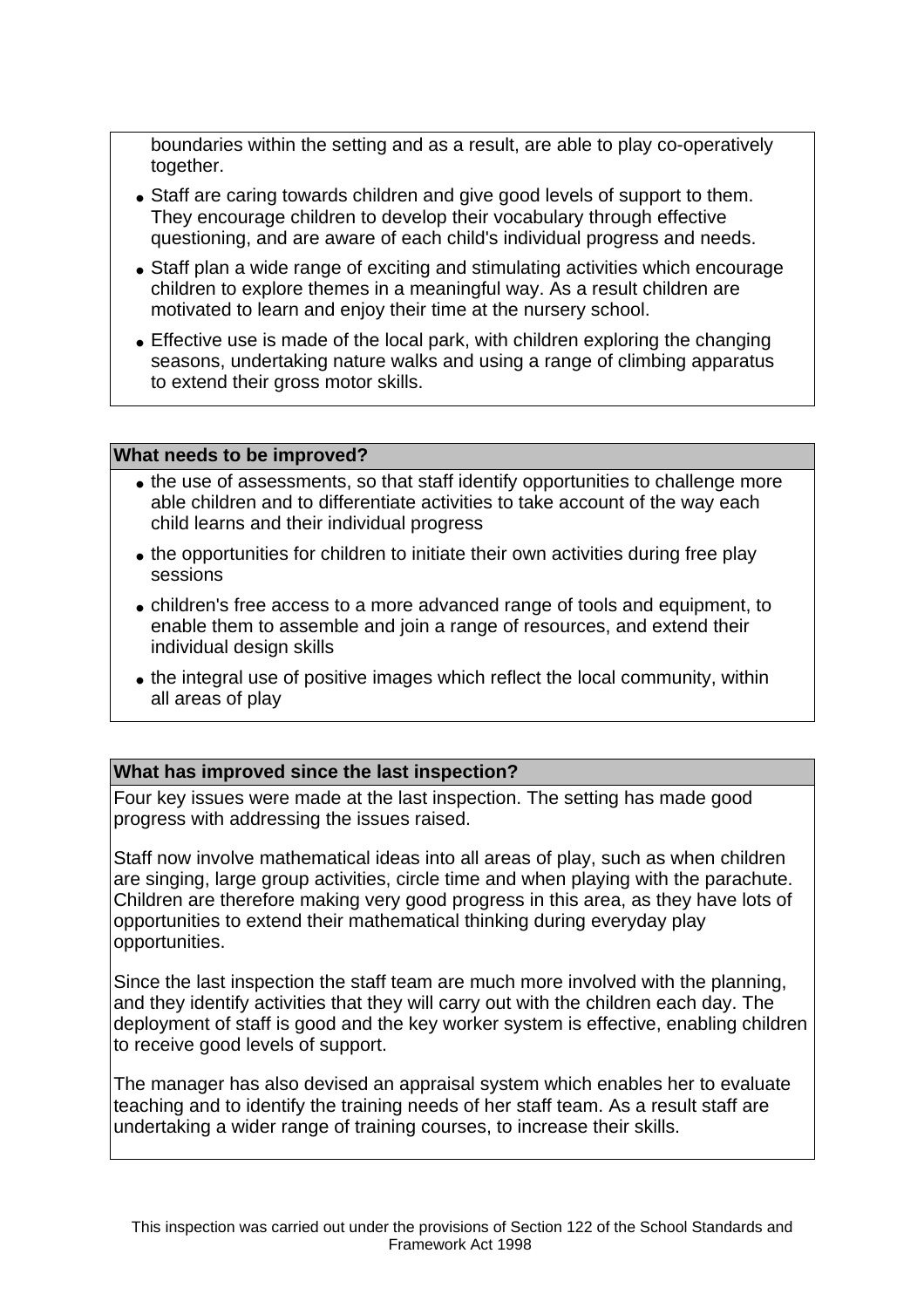The staff team have also taken steps to improve and develop the role play area. Every month the role play area is changed, and the staff ensure that all areas of learning are incorporated into this area. As a result children are able to engage in play based on their own first hand experience, whilst also developing and extending their learning.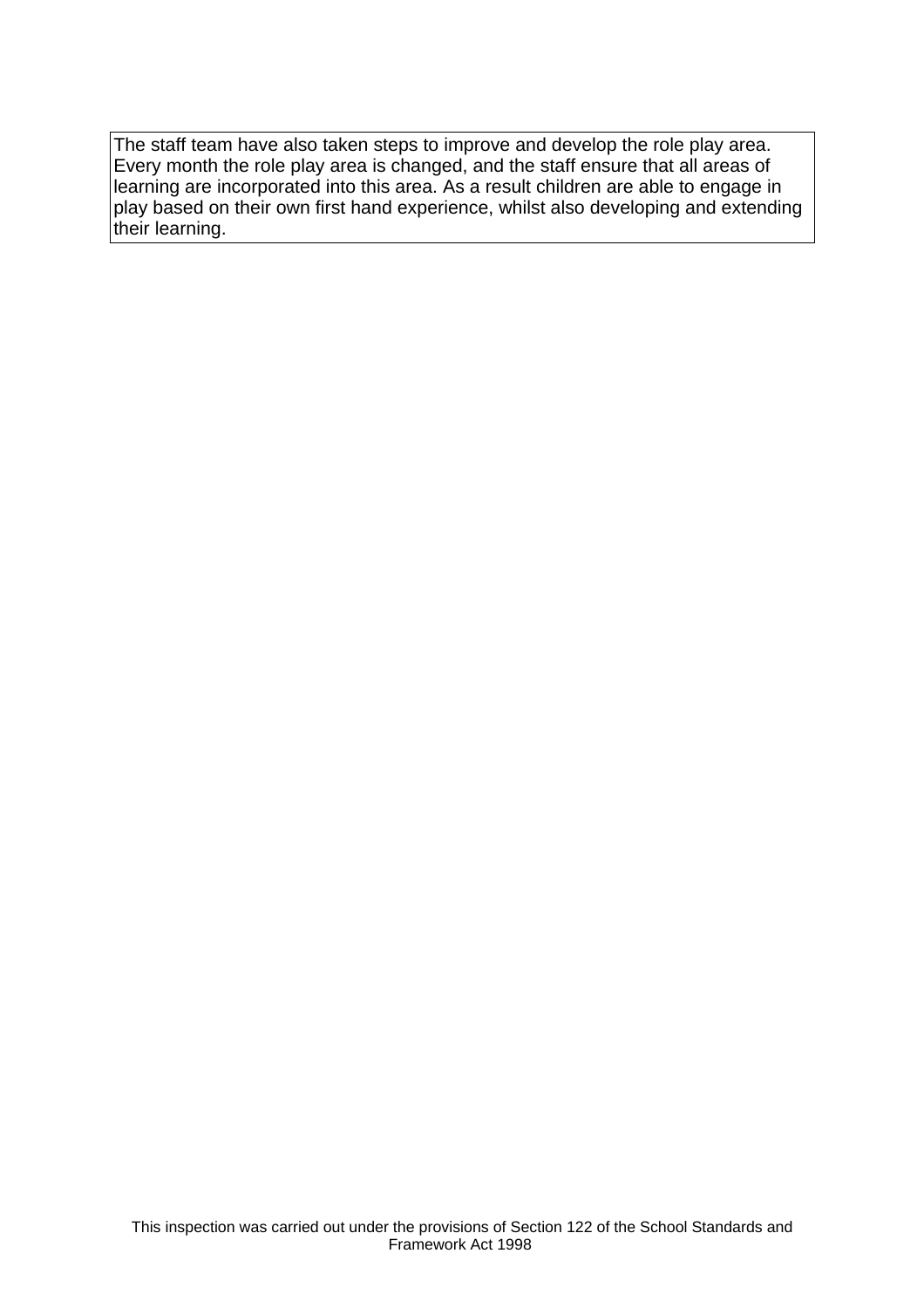## **SUMMARY OF JUDGEMENTS**

## **PERSONAL, SOCIAL AND EMOTIONAL DEVELOPMENT**

Judgement: Very Good

Children enjoy their time at the nursery, approaching activities with interest and enthusiasm. They link up well with each other, having developed close friendships, and are able to seek support from staff when necessary. Older children are very caring of younger children, holding their hands when they cross the road. Children also respond well to changes in routine, helping to clear equipment away. Children are encouraged to develop independency when using the toilet and washing hands.

## **COMMUNICATION, LANGUAGE AND LITERACY**

Judgement: Very Good

Children enjoy looking at and listening to story books, responding well to questions asked by staff about the narrative. They use their vocabulary well during singing sessions, where they have built up a wide range of songs. Children describe things and express themselves fully when they undertake an imaginary journey in a car. They mark make in all areas of play, with some children able to form recognisable letters. They can find their own name cards and are beginning to link sounds to letters.

## **MATHEMATICAL DEVELOPMENT**

Judgement: Very Good

Children count confidently as they paint five speckled frogs, purchase currant buns from the bakers shop and count up to ten before running under the parachute. Sand and water play develops their awareness of volume and they measure ingredients during weekly cooking activities. Children assemble a range of construction resources and jigsaw puzzles, selecting the right pieces to complete. They are able to match and sort by colour, shape and size using a range of resources.

# **KNOWLEDGE AND UNDERSTANDING OF THE WORLD**

Judgement: | Generally Good

Children enjoy experimenting with textures and colours, describing how they look and feel. They explore changing seasons and undertake regular nature trails to feed the ducks, undertake bark rubbing and look for insects. They observe ice melting and discover the life cycle of a frog. ICT equipment is used confidently and through festival celebrations children are becoming aware of the cultures and beliefs of others. Resources, which reflect diversity in our society, are not fully integrated.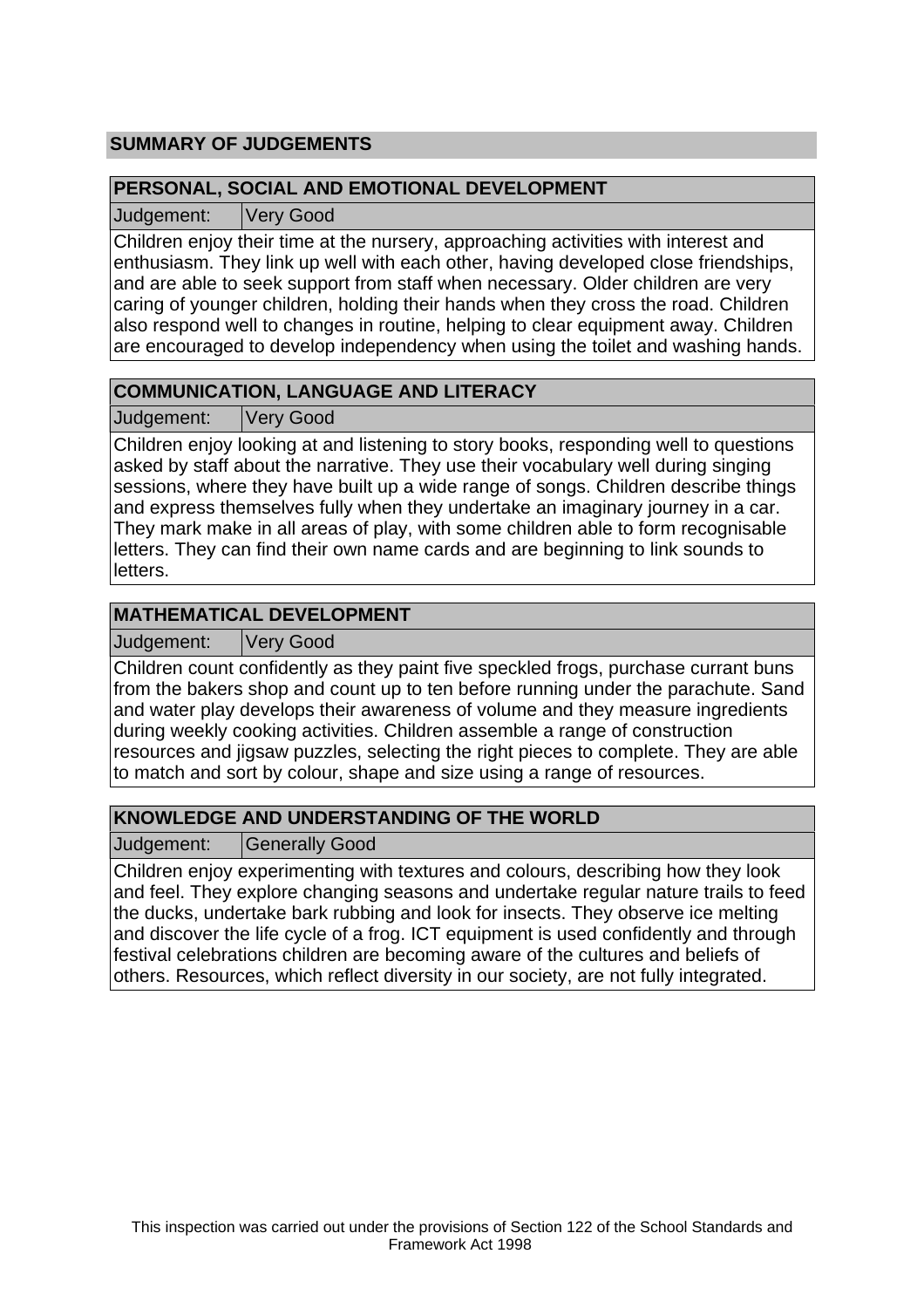## **PHYSICAL DEVELOPMENT**

Judgement: Generally Good

Daily trips to the park enable children to climb a range of apparatus, to throw and catch balls and to run and chase one another. They show a good awareness of how to use equipment safely. Children are learning about how their bodies work, what food is healthy, and show a good awareness of hygiene. They pour, roll and mould using water, play dough and sand, and move creatively to music. Children are not challenged fully to increase their control through using more advanced tools for assembling.

## **CREATIVE DEVELOPMENT**

Judgement: Generally Good

Children enjoy acting out a narrative, pretending to go on a car journey and joining in with familiar songs and stories, using puppets. During music sessions they tap out rhythm on the instruments and learn to experiment with loud and quite noises. Children link up with one another to undertake role play, serving coffee and taking customers orders in the internet café. They enjoy experimenting with colour and textures, although some craft and free play activities are too adult directed.

**Children's spiritual, moral, social, and cultural development is fostered appropriately.**